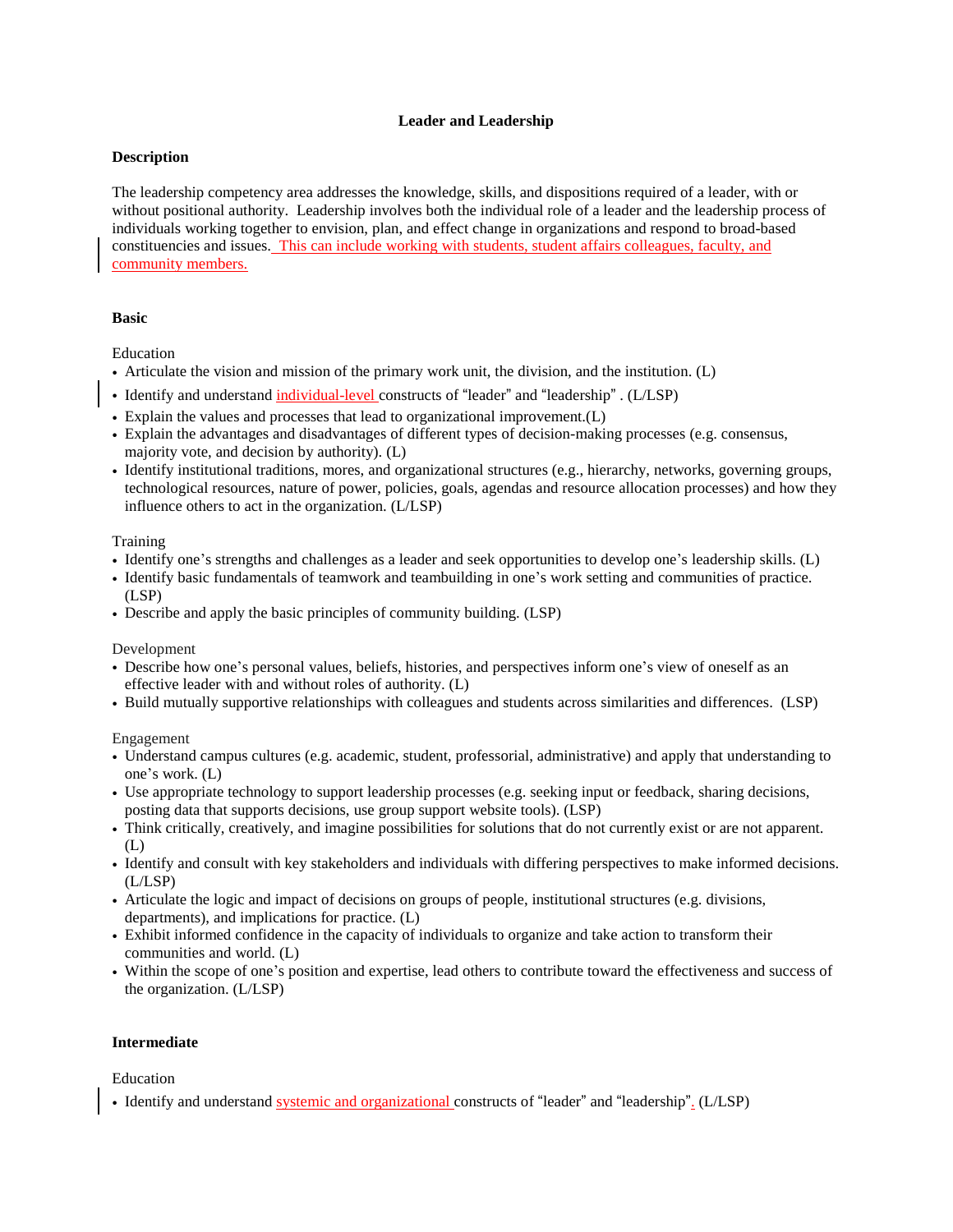- Compare and contrast appropriate leadership models to create organizational improvement. (L)
- Identify potential obstacles or points of resistance when designing a change process. (LSP)

### **Training**

- Seek out training and feedback opportunities to enhance one's leader and leadership knowledge and skill. (L/LSP)
- Encourage colleagues and students to engage in team and community building activities. (LSP)
- Create environments that encourage others to view themselves as having the potential to make meaningful contributions to their communities and be civically engaged in their communities. (LSP)
- Give appropriate feedback to colleagues and students on skills they may seek to become more effective leaders. (LSP)
- Serve as a mentor or role model for others. (LSP)

## Development

- Use reflection to constantly evolve and incorporate one's authentic self into one's identity as a leader. (L)
- Recognize the interdependence of members within organizational units and throughout the institution. (LSP)

### Engagement

- Advocate for change that would remove barriers to student and staff success. (L)
- Share data used to inform key decisions in transparent and accessible ways using appropriate technology. (L)
- Seek entrepreneurial and innovative perspectives when planning for change. (L)
- Facilitate consensus processes where wide support is needed. (L/LSP)
- Ensure that decision making processes include the perspectives of various groups on campus, particularly those who are underrepresented or marginalized, or who may experience an unintended negative consequence of the proposed change. (L/LSP)
- Convene appropriate personnel to identify and act on solutions to potential issues. (L/LSP)
- Inform other units about issues that may impact/influence their work. (L)
- Willingly engage in campus governance in a manner that exemplifies responsible campus citizenry. (L)
- Within one's department and areas of interest, lead others to contribute toward the effectiveness and success of the organization. (L/LSP)

# **Advanced**

Education

• Seek out and develop new and emerging constructs of "leader" and "leadership".(L/LSP)

### Training

- Establish systems to provide opportunities for staff to engage in leadership development such as committees, task forces, internships, and cross-functional teams. (L/LSP)
- Create a culture that advocates the appropriate and effective use of feedback systems (e.g., 360 feedback processes) for improving individual leader and team leadership performance. (L/LSP)
- Establish and sustain systems of mentoring to ensure individuals receive the training and support needed. (LSP)

### Development

- Display congruence between one's identity as a leader and one's professional actions. (L)
- Facilitate reflective learning and relationship building across campus, community, and profession. (LSP)

#### Engagement

- Develop and promote a shared vision that drives unit, divisional, and institutional short-term and long-term planning and the ongoing organizing of work. (L)
- Implement divisional strategies that account for ongoing changes in the cultural landscape, political landscape, global perspectives, technology, and sustainability issues. (L)
- Promote, facilitate, and assess the effectiveness of collaborative initiatives and team building efforts, using technology as appropriate to support such work. (LSP)
- Embrace responsibility for unit and divisional decisions. (L)
- Facilitate and create communication across campus and community to scan environment for future issues. (L)